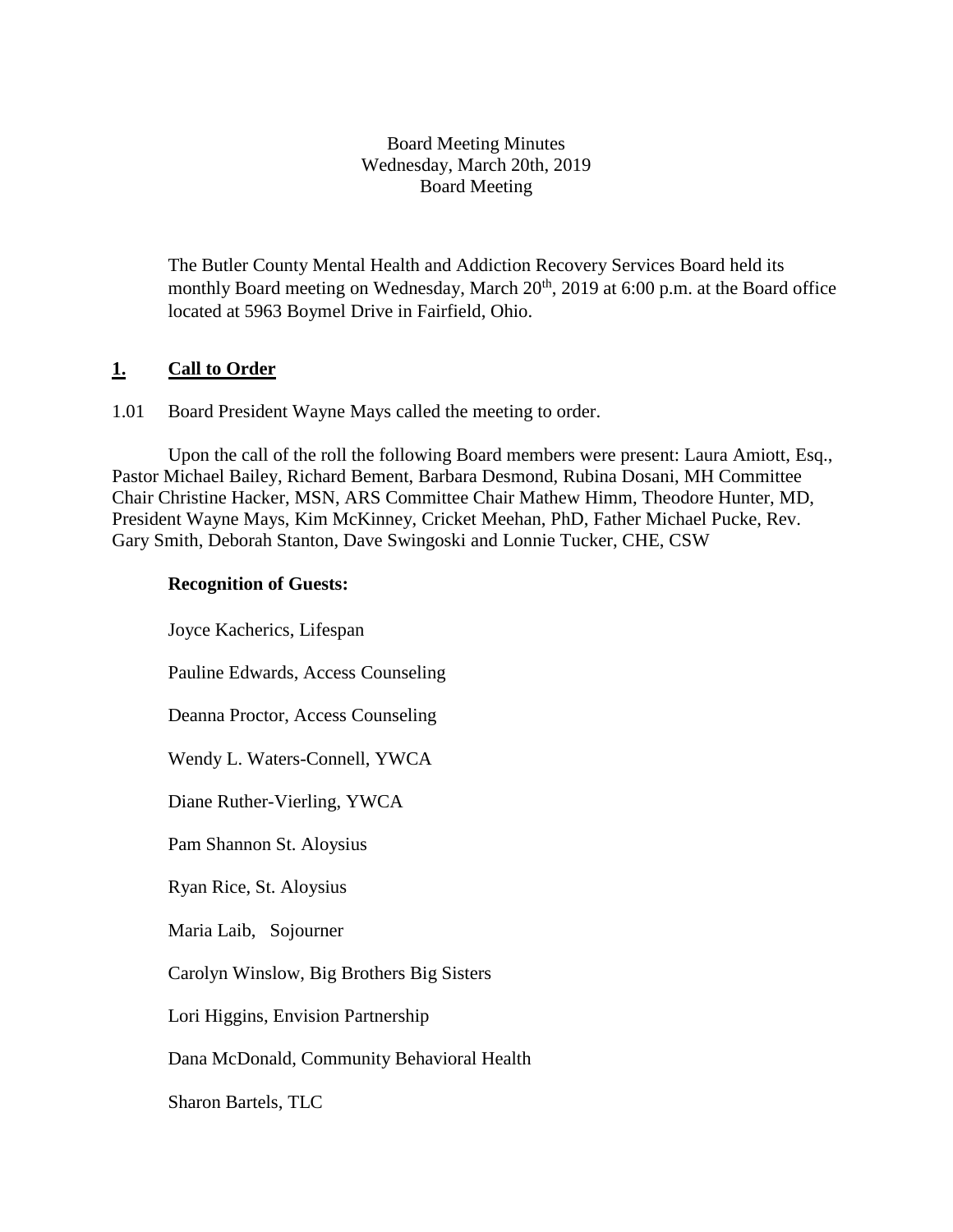- 1.02 Agenda Review *- No changes*
- 1.03 Public Comments on the Agenda - *No comments*

### **2. Board Communication & Announcements**

#### 2.01 Executive Director's Report

### I. **BH Redesign / Managed Care Carve In Update**

Dr. Rasmus shared that the Board staff has been meeting with our provider system over the last 18 months or so to discuss BH Redesign & Managed Care Carve In. There has been good dialogue about issues like lack of good communications by Managed Care Organization (MCOs), provider complaints not being addressed, and lack of form standardization. Dr. Rasmus continues to take the information provided in these meetings and present it to our Board Association, The Ohio Association of County Behavioral Health Authorities (OACBHA).

#### II. **State Budget Updates**

Dr. Rasmus shared Governor DeWine's FY2020-2021 budget was presented and now is headed to the Ohio House of Representatives and the Senate. He indicated that the collaborative Withdrawal Management Center & Crisis Stabilization Center funds and \$75,000/county in flexible mental health & addiction funds would continue as a part of the new governor's budget. Still he indicated these flexible county funds maybe decreased \$50,000/county. Finally, Dr. Rasmus indicated the Board might receive as much as \$18 million additional funds in K-12 prevention dollars.

### III. **Lorain ADAS & MH Board Merging**

Dr. Rasmus indicated that Lorain County ADAS & MH Boards were merging as of March 19th. This is the last county with separate Boards to merge in Ohio.

#### IV. *Mexican Meth Fuels an American Crisis* **(Article)**

Dr. Rasmus discussed an article regarding the rise in Meth in the U.S. including its manufacture in Mexico and some treatment modalities for this drug.

### V. *Fewer Hospital Programs Address Opioid Abuse as Resources Decline (Article)*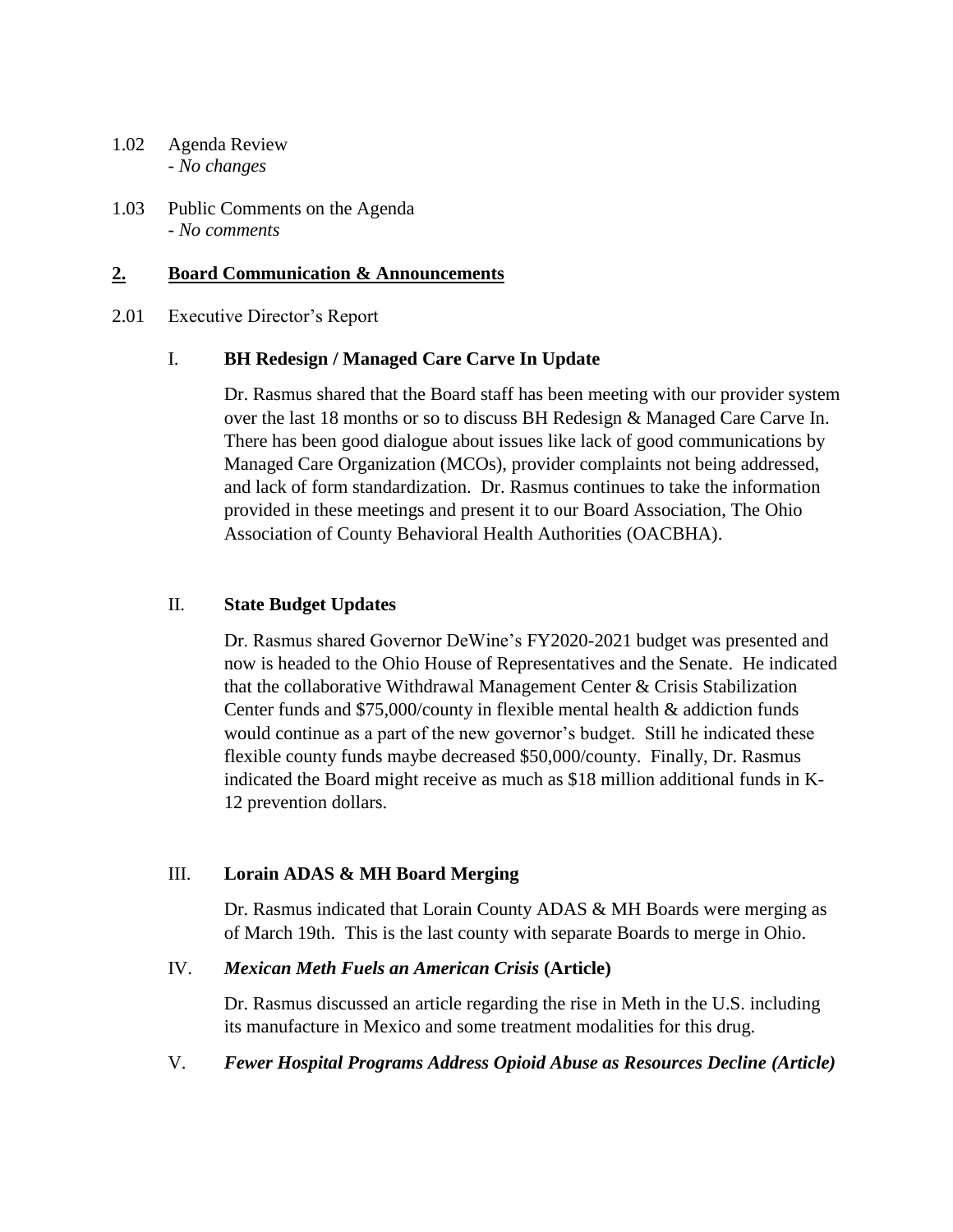Dr. Rasmus presented an article that indicated that hospital addiction treatment programming was on the decline despite the expanding needs from the current opiate epidemic.

VI. NAMI & BCMHARSB Awards Event is April 11, 2019.

Ms. Lombardo shared if Board members are interested in attending this awards event that they contact by phone call or email Board Staff member Denise Boyd.

VII. Ben Ogles Training

Dr. Rasmus indicated that Dr. Ben Ogles, a psychologist from Brigham Young University will be presenting on outcomes to Board Members on Tuesday afternoon, April 30, 2019. A provider outcome presentation will occur in the morning on that same day.

VIII. OACBHA: Opiate and other Drug Conference: Promoting Solutions for Addictions Throughout Ohio

Dr. Rasmus indicated that our Board Association (OACBHA) is sponsoring an Opiate and other Drug Conference promoting solutions for addiction throughout Ohio on June  $10^{th}$  and  $11^{th}$ . Dr. Rasmus stated that if any Board members are interested in going, to let him know as soon as possible.

IX. Miscellaneous

Dr. Rasmus and President Mays indicated that the Board has three board members retiring at the end of the fiscal year so we are now seeking applicants. There will be a needed for the BCMHARSB's Board Development meeting to address this in the near future.

### **3. Consent Agenda**

- 3.01 Consent Agenda Items
	- A. February Board Meeting Minutes
	- B. February Executive Committee Meeting Minutes
	- C. March ARS Meeting Minutes
	- D. March MH Meeting Minutes

*Dr. Meehan motioned to approve the items in the consent agenda. Ms. Hacker seconded the motion. The vote carried the motion.*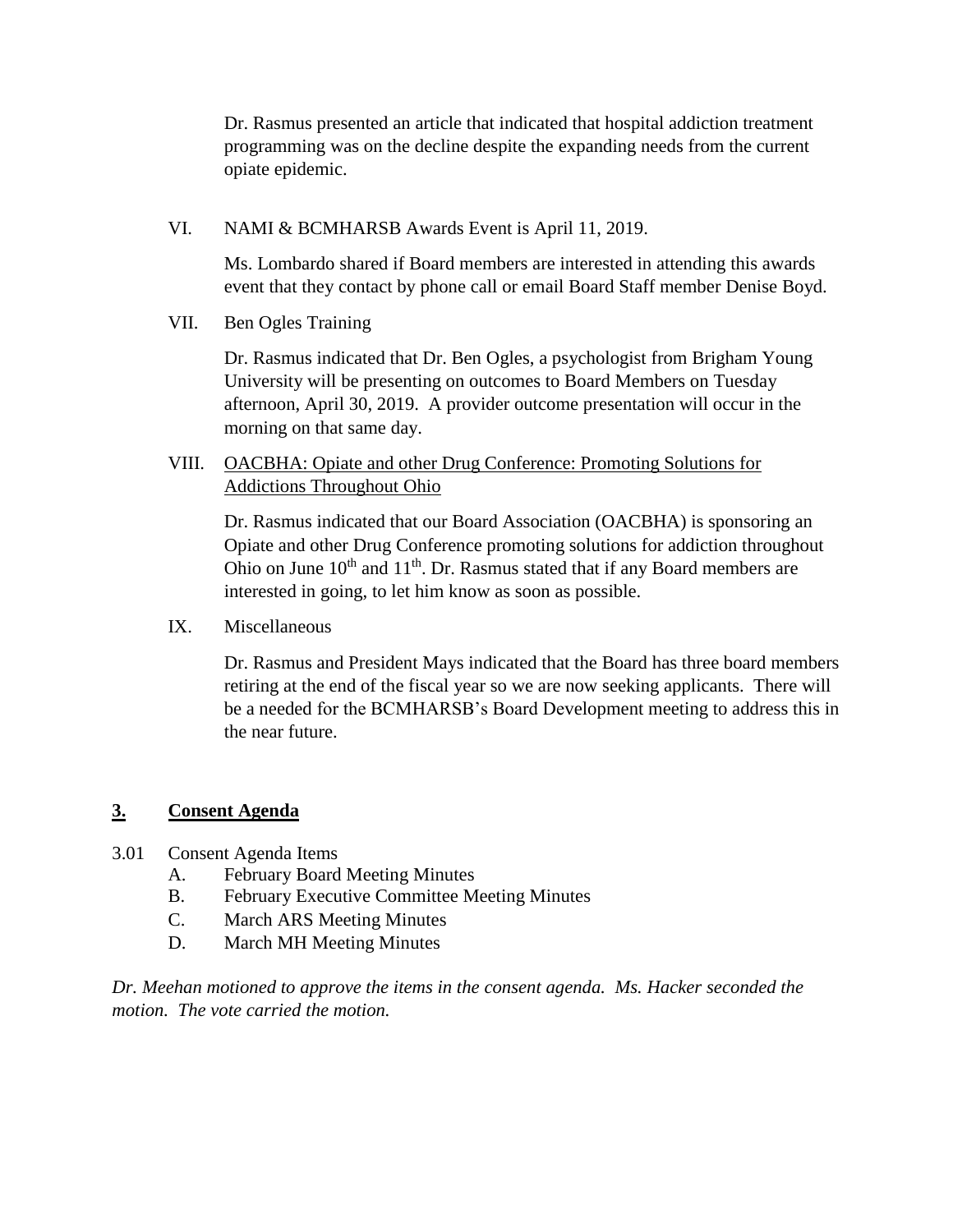## **4. Review of Committee Meetings**

- 4.01 Month MH Committee Meeting Review Ms. Hacker gave a brief update to the MH Committee Meeting activities. Ms. Hacker shared about Board personnel updates that the new director, Joanna Lowry, will be starting Thursday, March  $21^{st}$ , 2019. A new executive assistant, Jennifer Coats will be starting Thursday, March 28<sup>th</sup>.
- 4.02 Month ARS Committee Meeting Review Mr. Swigonski gave a brief update on the ARS Committee meeting activities.

# **5. New Business**

# 5.01 **December Financial Report**

a. Mr. Rhodus provided an overview of the December financial reports indicating we are now 50% of the way through FY2019. As of December, 40% of the revenue were collected. Administrative costs are under budget by 4%. Contracts entered into by various providers are at 38%, which is under the 50% target percentage.

*Ms. Stanton motioned to approve the December Financial Report. Mr. Tucker seconded the motion. The vote carried the motion.*

# b. **Budget Modification**

**Access Counseling** – Board & Provider requested budget revisions provided an increase of \$115,000 for expanding mental health services and for \$15,000 for State Opiate Response (SOR) funding. The new total increase is \$130,000 with a not to exceed contracted amount for the agency of \$782,500.

**Community Behavioral Health** – Board & Provided requested revisions were SOR funding for \$50,000, Comprehensive Opiate Addiction Program (COAP) Grant for \$18,750, and a \$125,000 increase in residential care for citizens in group homes. This reflects an overall increase of \$193,750. The new contract will not exceed \$4,331, 264.

**Envision Partnerships** – Board requested revision of an additional \$8,000, which is Systems of Care (formally Adolescent Treatment funds) funds. Envision has a family mediation program in partnership with the juvenile court that needs support for additional funding. The new agency contract will not exceed the amount of \$669,726.

**Sojourner Recovery** – Board requested revision of an additional \$3,000.00 of SOR funds. The new agency contract will not exceed amount of \$2,120,268.

**St. Joseph's** – Board requested revision reflects an increase of \$82,565 from State funds that needs to be used by June 30, 2019. The agency contract will not exceed the amount of \$874,958.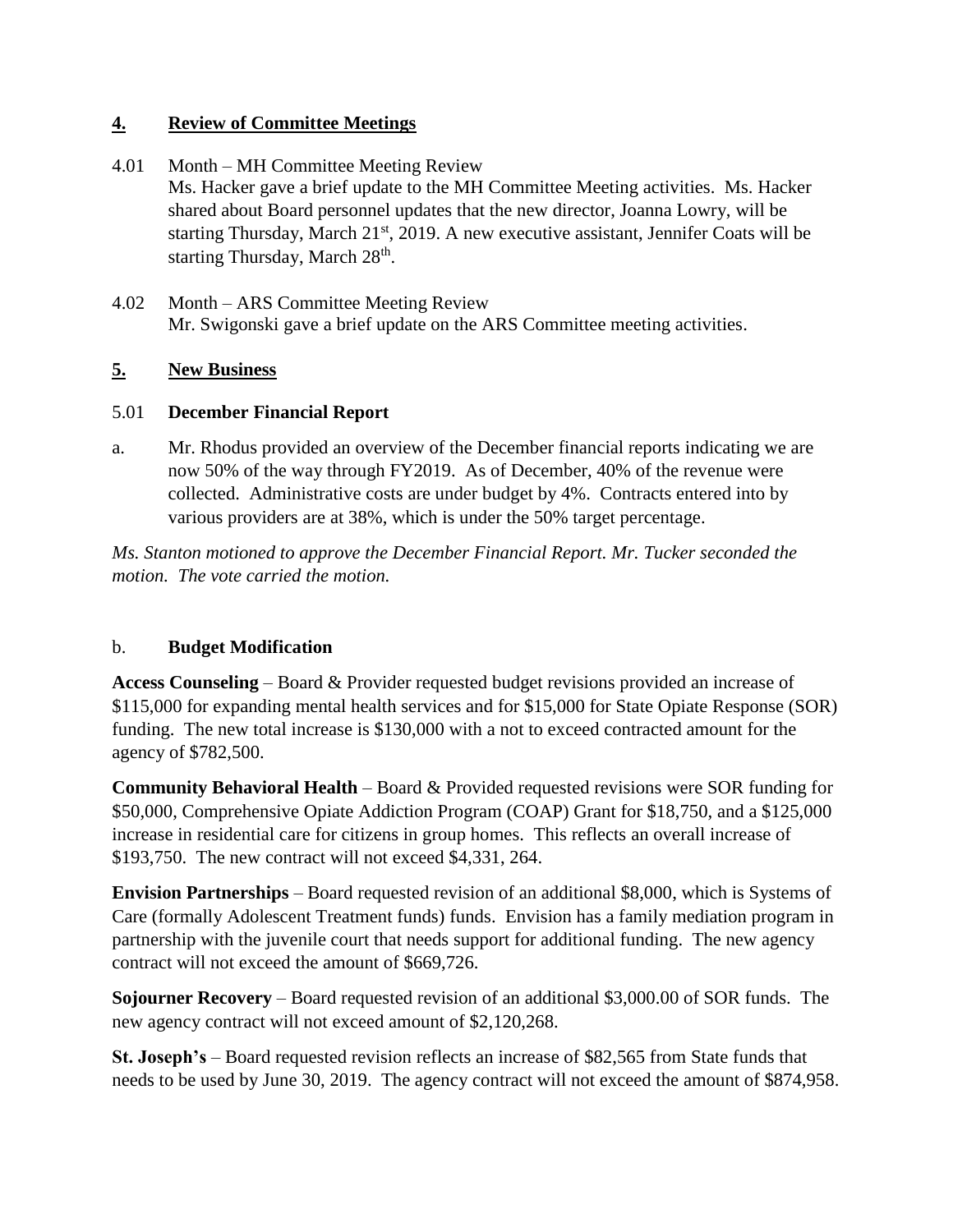**Transitional Living** – Agency requested revision to reallocate funds within services. No new funds are requested. Total contract not to exceed \$1,799,440.

**Talbert House** – Provider requested revision to reallocate funds. No new funds are requested. It is the same amount of money, \$17,300. The existing not to exceed amount is still \$17,300.

Ms. Lombardo spoke about SOR's funding total amount of \$475,000.00. Of these funds, \$250,000 is earmarked for a Regional Collaborative Syringe Exchange Project. The other \$225,000 projects that were locally funded are for Sojourner's Recovery Services and Access Counseling for March 2019 through September  $30<sup>th</sup>$ , 2019. The allocation is for the medication assisted treatment outpatient services and jail-based programming treatment services.

The COAP Grant funding, a CBH outreach coordinator position, which will work on doing some work in the rural areas and support services and programs for misdemeanor drug court and mental health court.

Additional SOR funding was received that will be applied to adults in housing and recovery. Both Community Behavioral Health and Sojourner's Recovery Services will be receiving \$150,000.00 to support different programs related to housing supports and services.

*Mr. Tucker motioned to approve the budget modification for Access Counseling, Community Behavioral Health, Envision Partnerships, Sojourner Recovery, St. Joseph's, and Talbert House. Ms. Ammiott seconded the motion. The vote carried the motion. Dr. Meehan abstained from the vote.*

*Ms. Amiott motioned to approve Transitional Living. Pastor Bailey seconded the motion. The vote carried the motion. Mr. Mays abstained from the vote.*

# 5.03 **Brightview Contract**

Ms. Lombardo shared as a part of the SOR funding, the Board will be partnering with Brightview. The purpose is to be able to offer services to those clients at extended care facilities because of complications due to their addiction, as well as to connect clients with treatment. Their contract is from March  $20^{th}$   $2019$  – Sept.  $30^{th}$ ,  $2019$  in the amount of \$35,000.00 to support outreach services.

*Ms. Stanton motioned to approve the Brightview contract. Mr. Swingonski seconded the motion. The vote carried the motion.*

# 5.04 **2019- 2021 Board Strategic Plan**

Dr. Rasmus reviewed the Board Strategic Plan, affirmed the needs assessment, identified the objectives and requested an endorsement.

*Ms. Stanton made a motion. Ms. Hacker made a second. The vote carried the motion.*

# 5.05 **Board Self-Evaluation**